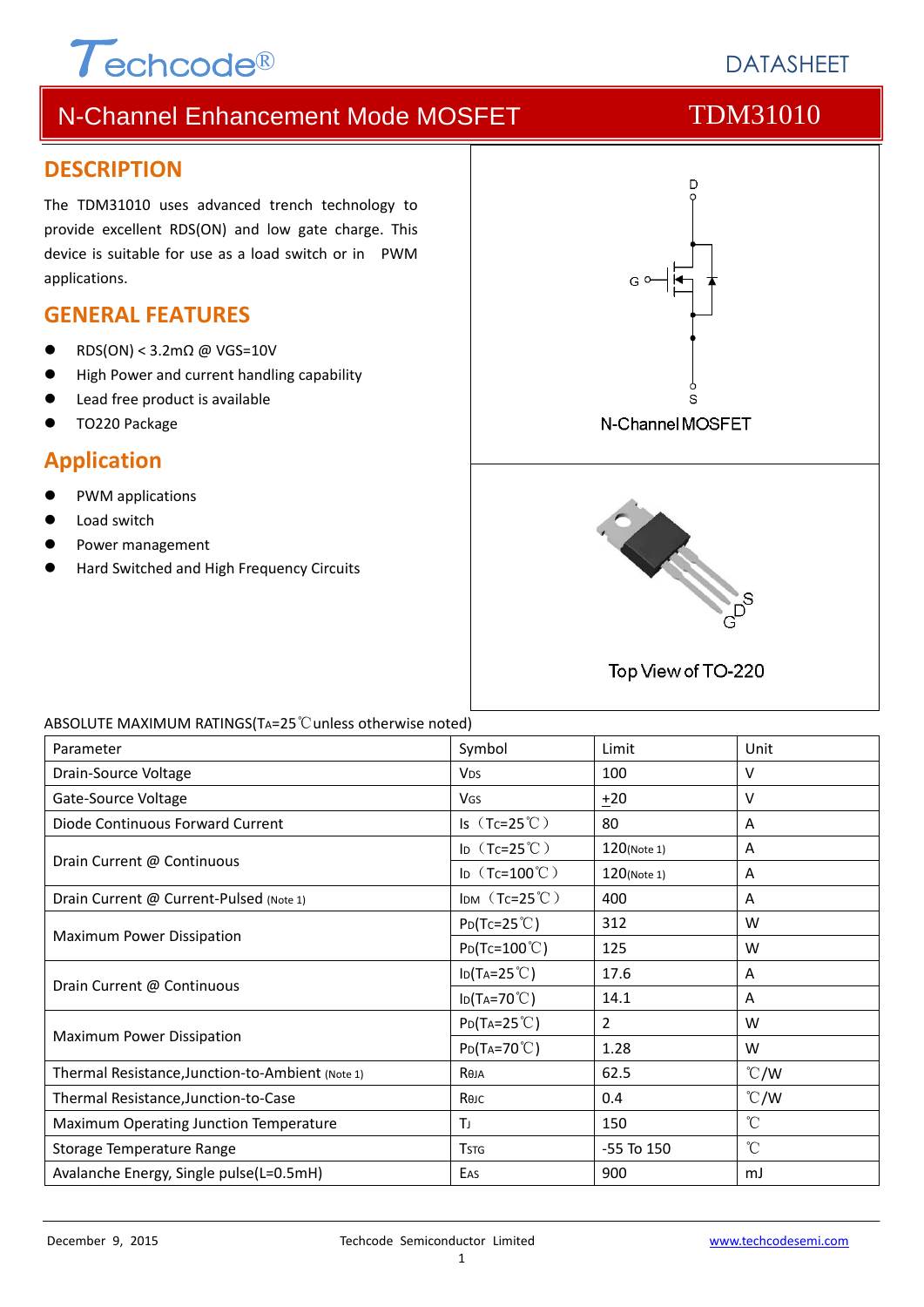

# N-Channel Enhancement Mode MOSFET TOM31010

### **ELECTRICAL CHARACTERISTICS (TA=25**℃**unless otherwise noted)**

| Parameter                                 | Symbol                  | Condition                                         | Min            | Typ            | Max                      | Unit      |  |  |  |
|-------------------------------------------|-------------------------|---------------------------------------------------|----------------|----------------|--------------------------|-----------|--|--|--|
| OFF CHARACTERISTICS                       |                         |                                                   |                |                |                          |           |  |  |  |
| Drain-Source Breakdown Voltage            | <b>BV<sub>DSS</sub></b> | VGS=0V ID=250µA                                   | 100            | ÷,             | $\Box$                   | V         |  |  |  |
| Zero Gate Voltage Drain Current           | <b>l</b> <sub>DSS</sub> | V <sub>DS</sub> =80V,V <sub>GS</sub> =0V          |                |                | $\mathbf{1}$             | $\mu$ A   |  |  |  |
| Gate-Body Leakage Current                 | <b>IGSS</b>             | VGS=±20V,VDS=0V                                   | $\overline{a}$ | $\sim$         | ±100                     | nA        |  |  |  |
| <b>ON CHARACTERISTICS (Note 2)</b>        |                         |                                                   |                |                |                          |           |  |  |  |
| <b>Gate Threshold Voltage</b>             | VGS(th)                 | V <sub>DS</sub> =VGS, I <sub>D</sub> =250µA       | $\overline{2}$ | $\overline{3}$ | $\overline{4}$           | $\vee$    |  |  |  |
| Drain-Source On-State Resistance          | R <sub>DS</sub> (ON)    | VGS=10V, ID=40A                                   | $\overline{a}$ | 2.6            | 3.2                      | $m\Omega$ |  |  |  |
| <b>DYNAMIC CHARACTERISTICS (Note3)</b>    |                         |                                                   |                |                |                          |           |  |  |  |
| Gate Resistance                           | $R_G$                   | VDS=0V, VGS=0V, F=1.0MHz                          | $\overline{a}$ | 1.0            | $\omega$                 | Ω         |  |  |  |
| Input Capacitance                         | Ciss                    | VDS=30V, VGS=0V, F=1.0MHz                         | ÷,             | 6500           | 8400                     | PF        |  |  |  |
| <b>Output Capacitance</b>                 | Coss                    |                                                   | $\overline{a}$ | 3100           | $\overline{a}$           | PF        |  |  |  |
| Reverse Transfer Capacitance              | $C$ rss                 |                                                   | $\overline{a}$ | 100            | $\overline{\phantom{a}}$ | PF        |  |  |  |
| <b>SWITCHING CHARACTERISTICS (Note 3)</b> |                         |                                                   |                |                |                          |           |  |  |  |
| Turn-on Delay Time                        | $td($ on $)$            | VDS=30V, RL=30 $\Omega$ , VGEN=10V, RG=6 $\Omega$ | $\frac{1}{2}$  | 30             | 55                       | nS        |  |  |  |
| Turn-on Rise Time                         | tr                      | $I_D = 1A$                                        | $\overline{a}$ | 25             | 45                       | nS        |  |  |  |
| Turn-Off Delay Time                       | td(off)                 |                                                   |                | 115            | 205                      | nS        |  |  |  |
| Turn-Off Fall Time                        | tf                      |                                                   | $\overline{a}$ | 160            | 290                      | nS        |  |  |  |
| <b>Total Gate Charge</b>                  | Qg                      | VDS=50V,ID=40A,VGS=10V                            |                | 130            | 180                      | nC        |  |  |  |
| Gate-Source Charge                        | Qgs                     |                                                   |                | 33             | $\overline{a}$           | nC        |  |  |  |
| Gate-Drain Charge                         | Qgd                     |                                                   |                | 37             | $\overline{\phantom{a}}$ | nC        |  |  |  |
| Body Diode Reverse Recovery Time          | Trr                     | IF=40A, dl/dt=100A/us                             | $\overline{a}$ | 90             | $\overline{a}$           | nS        |  |  |  |
| Body Diode Reverse Recovery Charge        | Qrr                     |                                                   | $\overline{a}$ | 240            | $\overline{a}$           | nC        |  |  |  |
| DRAIN-SOURCE DIODE CHARACTERISTICS        |                         |                                                   |                |                |                          |           |  |  |  |
| Diode Forward Voltage (Note 2)            | <b>V<sub>SD</sub></b>   | VGS=0V,Is=40A                                     | $\overline{a}$ | 0.8            | 1.3                      | $\vee$    |  |  |  |

NOTES:

1. Pulse width limited by max. junction temperature.

2. Pulse Test: Pulse Width  $\leq 300$ μs, Duty Cycle  $\leq 2\%$ .

3. Guaranteed by design, not subject to production testing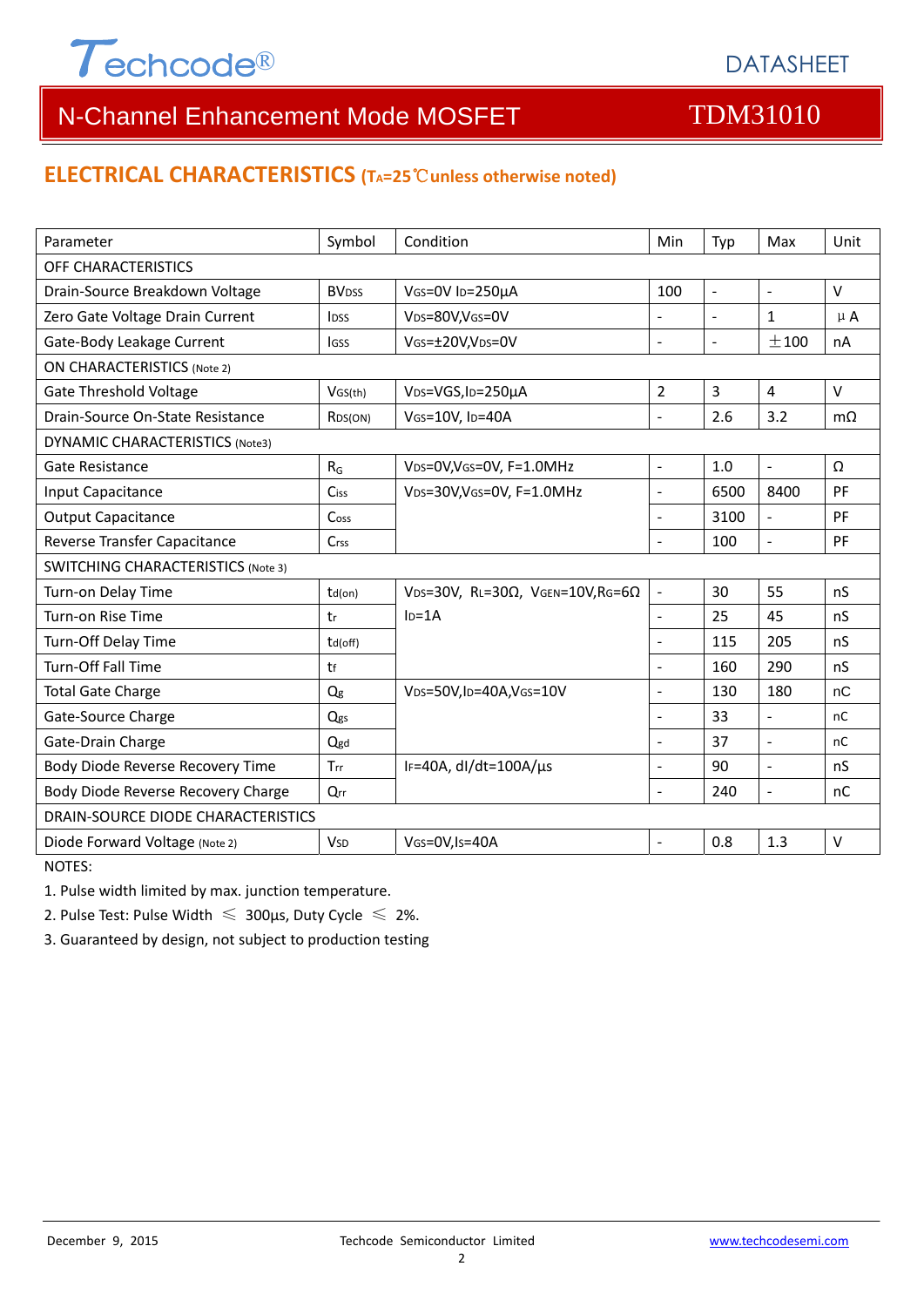

# DATASHEET

# N-Channel Enhancement Mode MOSFET TDM31010

# **Typical Operating Characteristics**



#### **Power Dissipation**



#### **Thermal Transient Impedance**



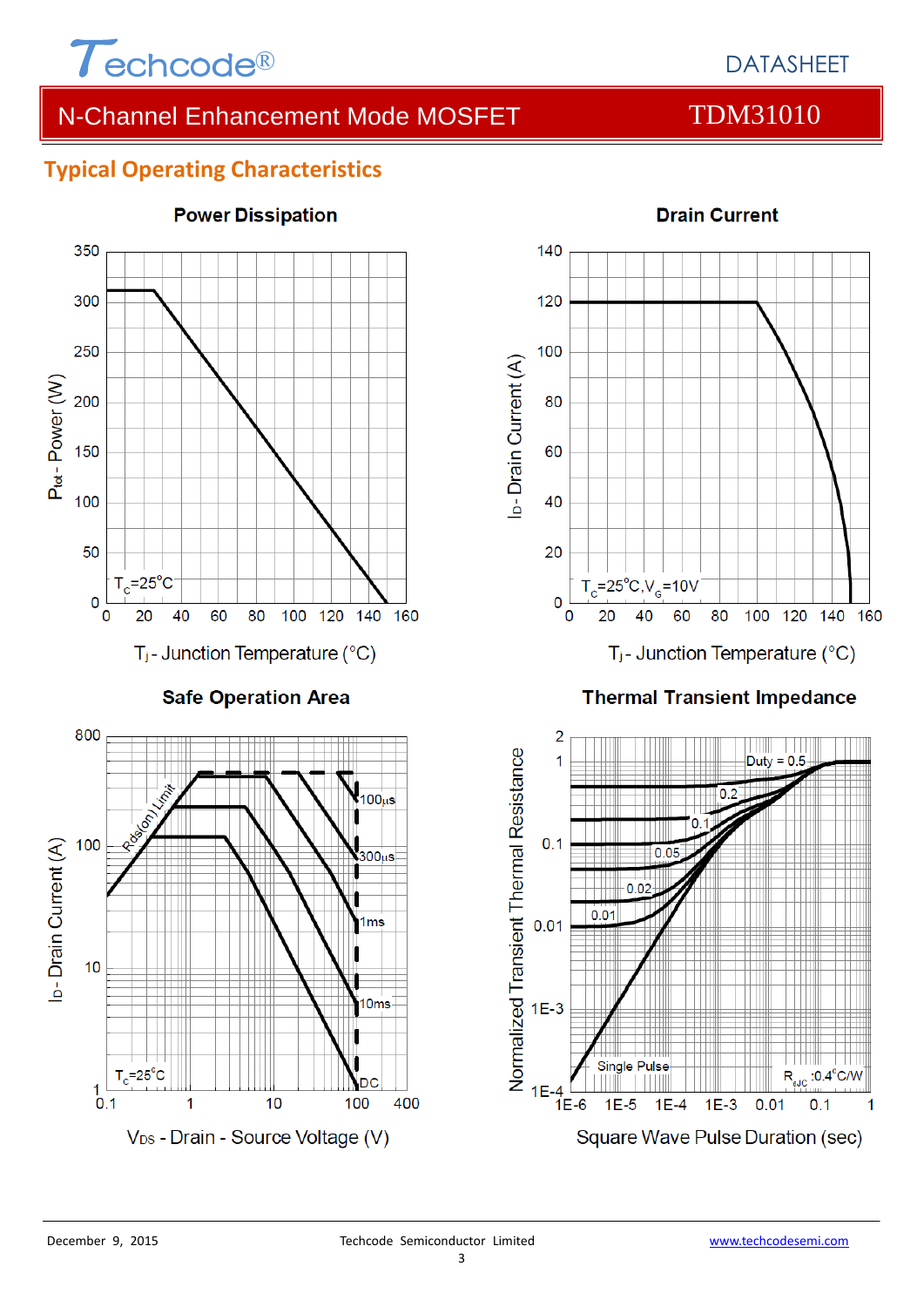

# DATASHEET

# N-Channel Enhancement Mode MOSFET TDM31010

### **Typical Operating Characteristics(Cont.)**



#### **Output Characteristics**



#### **Drain-Source On Resistance**

 $0.2\begin{array}{|c|} \hline 0.2 & -50 \end{array}$ 

 $-25$ 

 $\overline{0}$ 

25

50

T<sub>j</sub> - Junction Temperature (°C)

75

100 125 150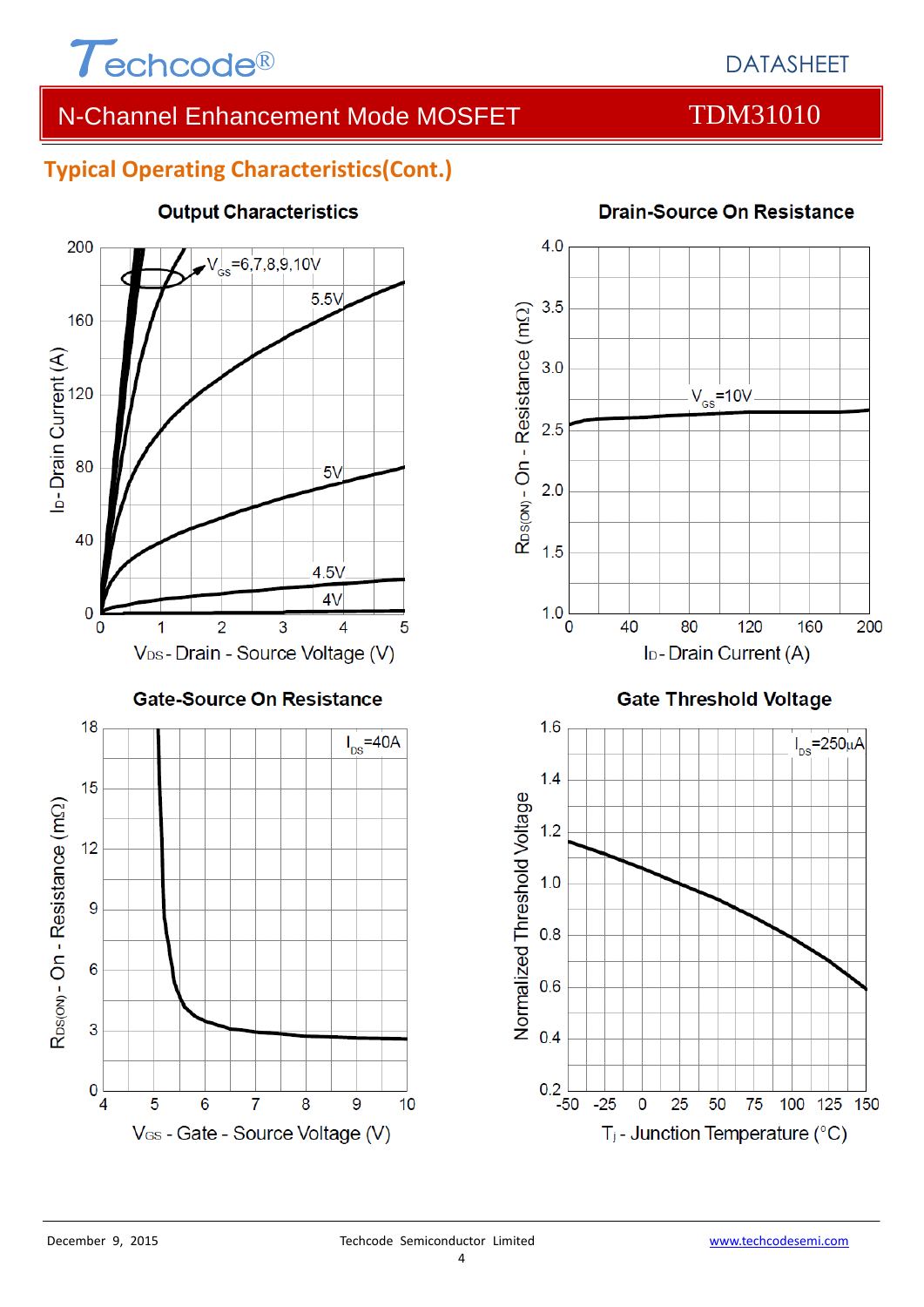

# N-Channel Enhancement Mode MOSFET TDM31010

### **Typical Operating Characteristics(Cont.)**



#### **Drain-Source On Resistance**



#### **Source-Drain Diode Forward**

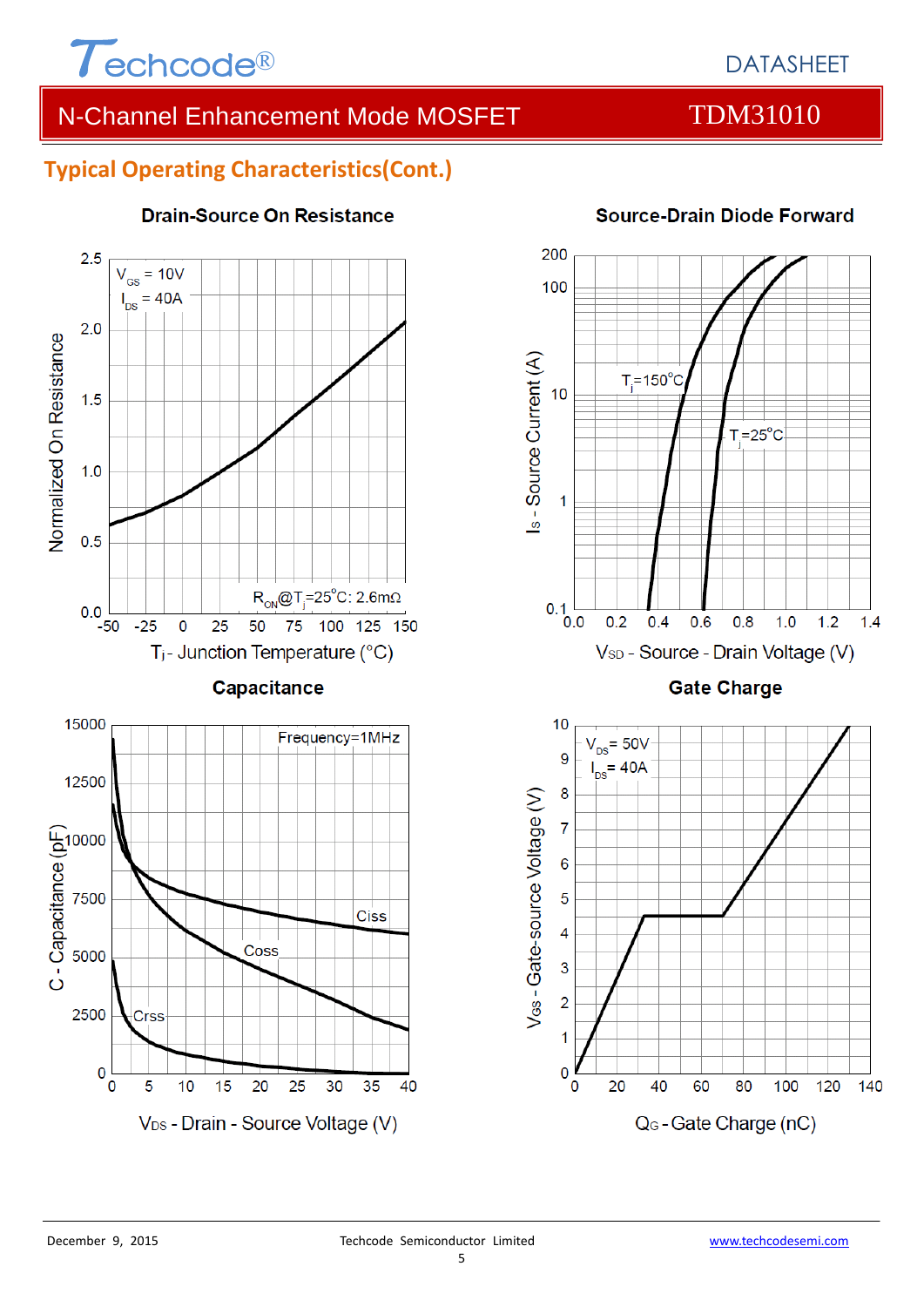

# N-Channel Enhancement Mode MOSFET TDM31010

DATASHEET

# **Package Information**

TO220 Package





Δ

|             | TO-220             |       |                |       |  |
|-------------|--------------------|-------|----------------|-------|--|
| ?<br>Poog≺o | <b>MILLIMETERS</b> |       | <b>INCHES</b>  |       |  |
|             | MIN.               | MAX.  | MIN.           | MAX.  |  |
| Α           | 3.56               | 4.83  | 0.140          | 0.190 |  |
| A1          | 0.51               | 1.40  | 0.020          | 0.055 |  |
| A2          | 2.03               | 2.92  | 0.080          | 0.115 |  |
| þ           | 0.38               | 1.02  | 0.015          | 0.040 |  |
| b2          | 1.14               | 1.78  | 0.045          | 0.070 |  |
| c           | 0.36               | 0.61  | 0.014          | 0.024 |  |
| D           | 14.22              | 16.51 | 0.560          | 0.650 |  |
| D1          | 8.38               | 9.30  | 0.330          | 0.366 |  |
| D2          | 12.19              | 13.65 | 0.480          | 0.537 |  |
| Е           | 9.65               | 10.67 | 0.380          | 0.420 |  |
| E1          | 6.86               | 8.89  | 0.270          | 0.350 |  |
| е           | 2.54 BSC           |       | 0.100 BSC      |       |  |
| H1          | 5.84               | 6.86  | 0.230          | 0.270 |  |
| L           | 12.70              | 14.73 | 0.500          | 0.580 |  |
| L1          |                    | 6.35  | $\blacksquare$ | 0.250 |  |
| P           | 3.53               | 4.09  | 0.139          | 0.161 |  |
| Q           | 2.54               | 3.43  | 0.100          | 0.135 |  |

**RECOMMENDED LAND PATTERN** 



UNIT: mm